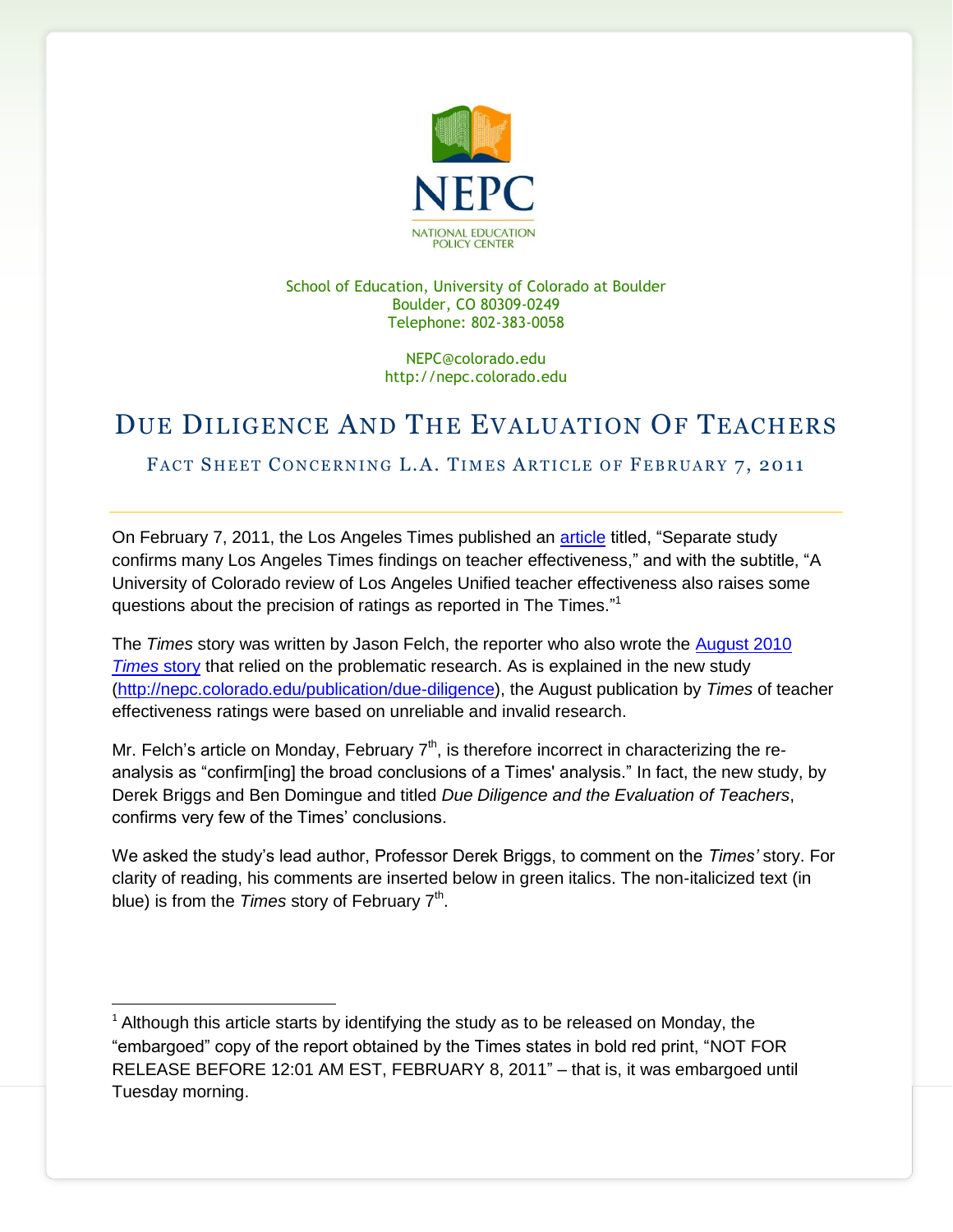A study to be released Monday confirms the broad conclusions of a Times' analysis of teacher effectiveness in the Los Angeles Unified School District while raising concerns about the precision of the ratings.

*I don't see how one can claim as a lead that our study "confirmed the broad conclusions" the only thing we confirmed is that when you use a value-added model to estimate teacher effects, there is significant variability in these effects. That's the one point of agreement. But where we raised major concerns was with both the validity ("accuracy") and reliability (―precision‖), and our bigger focus was on the former rather than the latter. The research underlying the Times' reporting was not sufficiently accurate to allow for the ratings.*

Two education researchers at the University of Colorado at Boulder obtained the same seven years of data that The Times used in its analysis of teacher effectiveness, the basis for a series of stories and a database released in August giving rankings of about 6,000 elementary teachers, identified by name. The Times classified teachers into five equal groups, ranging from "least effective" to "most effective."

After re-analyzing the data using a somewhat different method, the Colorado researchers reached a similar general conclusion: Elementary school teachers vary widely in their ability to raise student scores on standardized tests, and that variation can be reliably estimated.

*It is not clear here if Mr. Felch is referring to our replication or our sensitivity analysis. We*  didn't say anything to the effect that "variation can be reliably estimated". I don't even know *what this means.*

But they also said they found evidence of imprecision in the Times analysis that could lead to the misclassification of some teachers, especially among those whose performance was about average for the district.

*I think this statement is true, However, it is a strange point to highlight because he skipped over the heart of our study, which contrasted the LA Times model to the one we specified with additional control variables. He never mentions this.*

The authors largely confirmed The Times' findings for the teachers classified as most and least effective.

*No, we did not, quite to the contrary. Mr. Felch seems to be again focused only on the precision issue and not on the accuracy problems that we primarily focus on in our report.*

But the authors also said that slightly more than half of all English teachers they examined could not be reliably distinguished from average. The general approach used by The Times and the Colorado researchers, known as "value added," yields estimates, not precise measures.

The Colorado analysis was based on a somewhat different pool of students and teachers from the Times analysis, a difference that might have affected some of the conclusions. The Colorado researchers began with the same dataset released to The Times, but their ultimate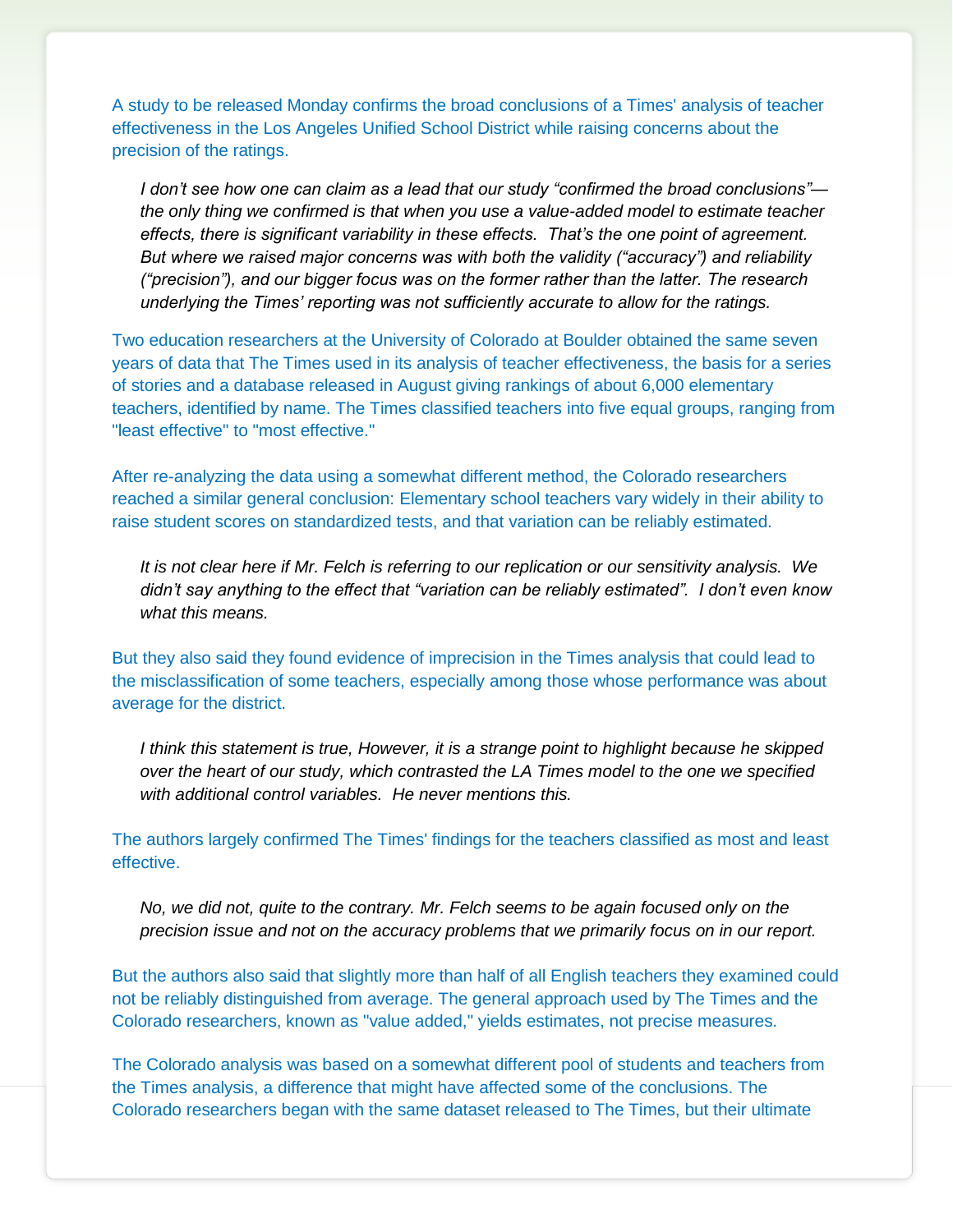analysis was based on 93,000 fewer student results and 600 fewer teachers than the analysis conducted for The Times by economist Richard Buddin.

*He doesn't note that we used all the same decisions for what students and teachers to include (having emailed Dr. Buddin, the Times' researcher, to get this information directly) and still had this difference. That's part of the serious concerns that we raise—we were trying to replicate what Dr. Buddin did and couldn't do it. These paragraphs come across as an attempt to mischaracterize our due diligence and our conclusion that there may be an additional problem with the underlying study – an attempt to instead make us look sloppy.*

In addition, to improve the reliability of the results it reported, The Times excluded from its ratings teachers who taught 60 students or fewer over the study period. The Colorado study excluded only those teachers who taught 30 students or fewer.

*As I pointed out to Mr. Felch in my email (full email [here\)](http://nepc.colorado.edu/files/BriggsFelchemail.pdf), this doesn't change the point we made regarding precision.*

After a Times reporter inquired about that difference, Derek Briggs, the lead researcher on the Colorado study, said in an e-mail that he had recalculated his figures using only those teachers who had taught more than 60 students. Doing so reduced the number of discrepancies, he said; but still, up to 9% of math teachers and 12% of English teachers might have ended up in different categories using Colorado's method than they did in The Times' analysis.

## *The numbers here are just wrong, and it is surprising that my email to Mr. Felch could be so blatantly misunderstood. Here is what I wrote in the email:*

For classifications based on reading outcomes, we find 516 false negative and 612 false positives—10.2% and 12.1% of the total sample of teachers that would be included in ratings released by the L.A. Times. For classifications based on math outcomes, we find 257 false negatives and 454 false positives—5.0% and 8.9% of the total sample of teachers that would be included in ratings released by the L.A. Times.

*This is about false negatives and false positives, and the correct numbers based on the N>60 distinction are 10.2+12.1= 22.3% of English teachers, and 5+8.9 = 13.9% of math teachers. Using the screen applied by the Times, we found a likely misclassification of 22% (reading) and 14% (math). Again, this is the precision issue, not the accuracy issue; even a precise misclassification can be based on a flawed model.*

The authors also found that the way school administrators assign students to teachers — giving especially challenging students to a certain teacher and not to others, for example — could have skewed the value-added results. But recent research by a Harvard professor using Los Angeles school data did not find that such assignments created a bias in value-added scores.

*This is, in my view, the most misleading part of the article – even worse than the incorrect numbers mentioned above. Mr. Felch is referring here to a study by Kane & Staiger (2008). In that study, they used a model that controlled for FAR more variables than was done in Dr.*